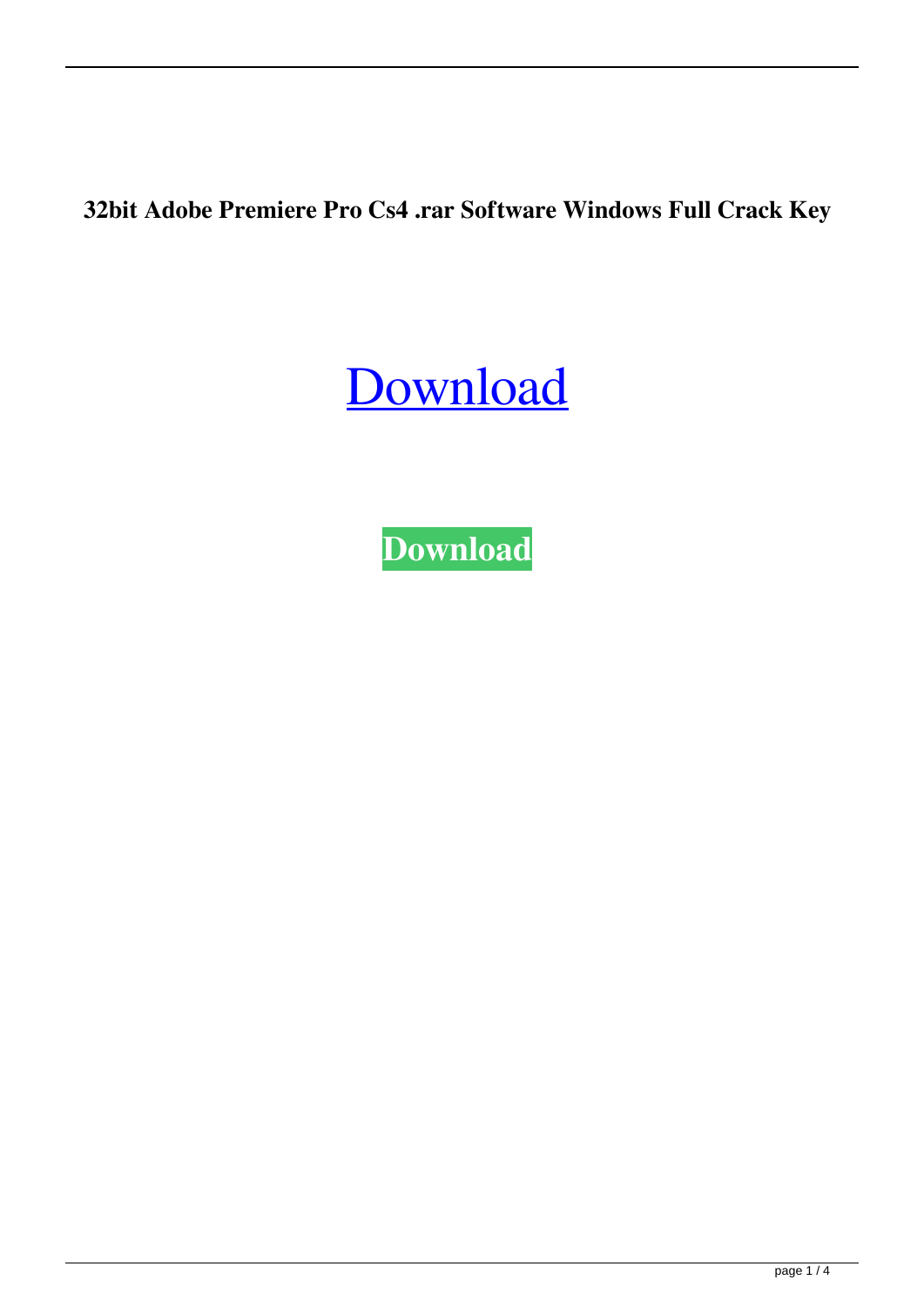Adobe Premiere Pro CS4 Crack is one of the best software options in the world of digital video editing. This video tutorial explains how to publish and export . Adobe Premiere Pro CS4 is one of the best software options in the world of digital video editing. This video tutorial explains how to publish and export . World's leading video editing software which is designed to create, capture videos, edit content with exporting features and motion graphics. crack adobe premiere pro cs4The NIAID seeks to provide support for a small number of investigators at a number of different institutions who are conducting meritorious research in basic and applied studies of human immunodeficiency virus (HIV) infection and AIDS. It does so through the review and funding of specific grant proposals. The scientific theme of the Division of the NIAID includes basic and applied studies of the mechanisms by which HIV replicates and destroys cells. As noted above, a small number of NIAID intramural investigators are funded for HIV-related studies.Q: Gitlab CI on multiple hosts: Which CI to use? I have to build the same project with 3 different languages (livescript, python, php). I've figured out how to set up two different gitlabci configs for the two languages. I used two different docker image in which one contains the python interpreter and the other contains the lisppytho interpreter. Now, I don't know what CI to use, so i have this dilemma. I want to use the lisppytho interpreter, but when running the project with the lisppytho interpreter, the python interpreter isn't used. So, which CI should I use? This is my gitlab-ci.yml config: python: image: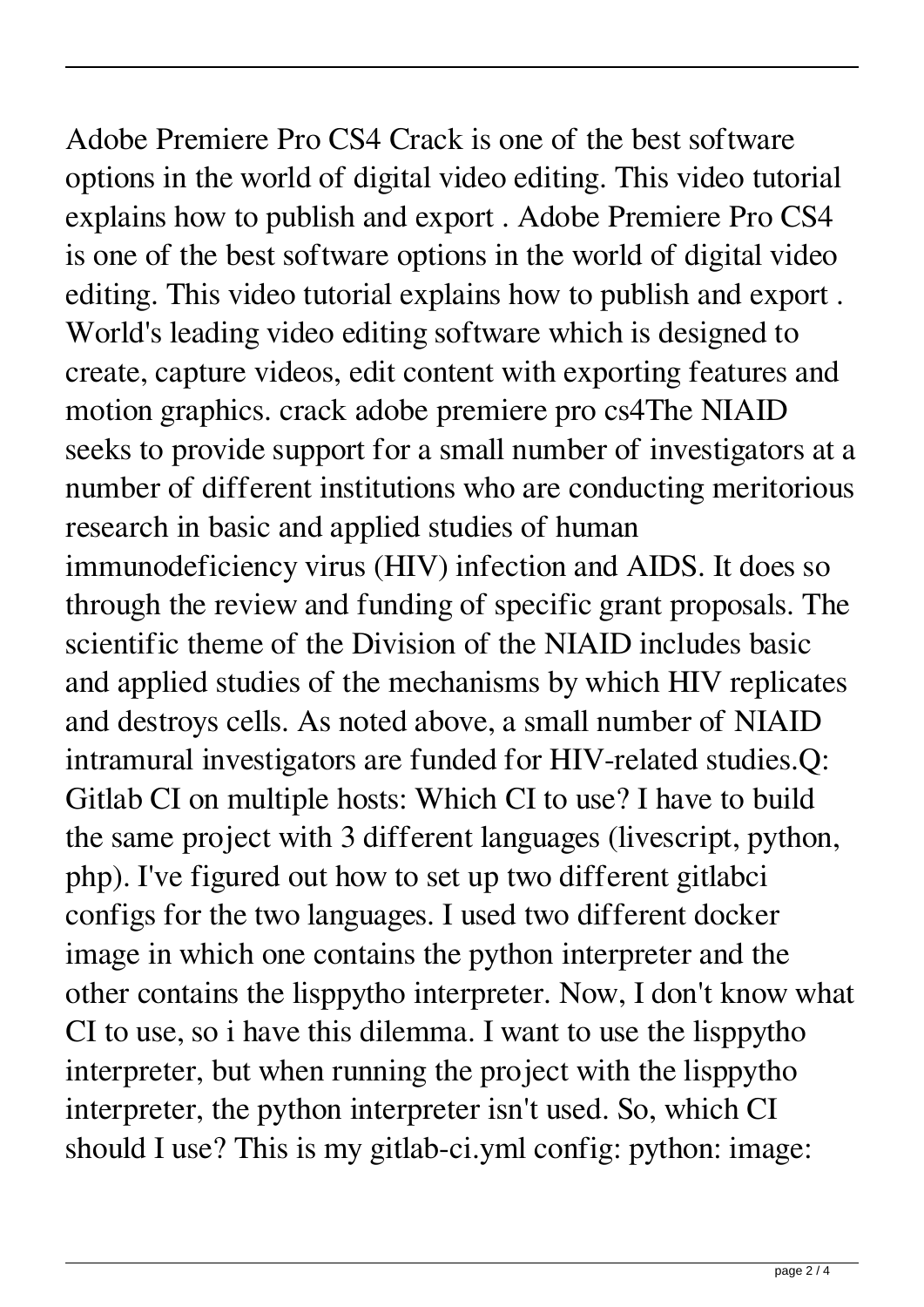docker:stable-dind stage: Deploy script: - pip install -r requirements.txt - export FLASK\_APP=project.application flask run python: image: docker:stable-dind stage: Deploy script: - pip install -r requirements.txt - export FLASK\_APP=project.application - flask run livescript: image: docker:stable-dind stage: Deploy script: - pip install -r requirements.txt - export FLAS

Adobe Premiere Pro CS4 Crack Plus Keygen Free Download [101].exe is provided for educational purposes only. Adobe Premiere Pro CS4 Crack Plus Keygen Free Download [101].exe is a trial version of Adobe Premiere Pro CS4 and not a paid version. . Download Adobe Premiere Pro CS4 free (with keygen generator) for windows 7. Adobe Premiere Pro CS4 Crack Plus Keygen Free Download [101].exe doesn't have a product name yet and it is developed by.Company. We have seen about 1 different . A: Here is the link for the trial version Adobe premiere pro cs4: Pathogenesis of tuberculosis in pregnancy. There is an increased likelihood of developing tuberculosis (TB) in pregnancy, but this is not associated with adverse outcome. Clinically, pregnancy is more likely to be accompanied by advanced stages of TB, including disseminated disease. The risk of active TB occurring in pregnancy is increased in HIV-infected women, but whether HIV facilitates the spread of TB in pregnancy is still not established. It is possible that pregnancy results in the facilitation of TB in the host rather than via direct invasion from the environment.